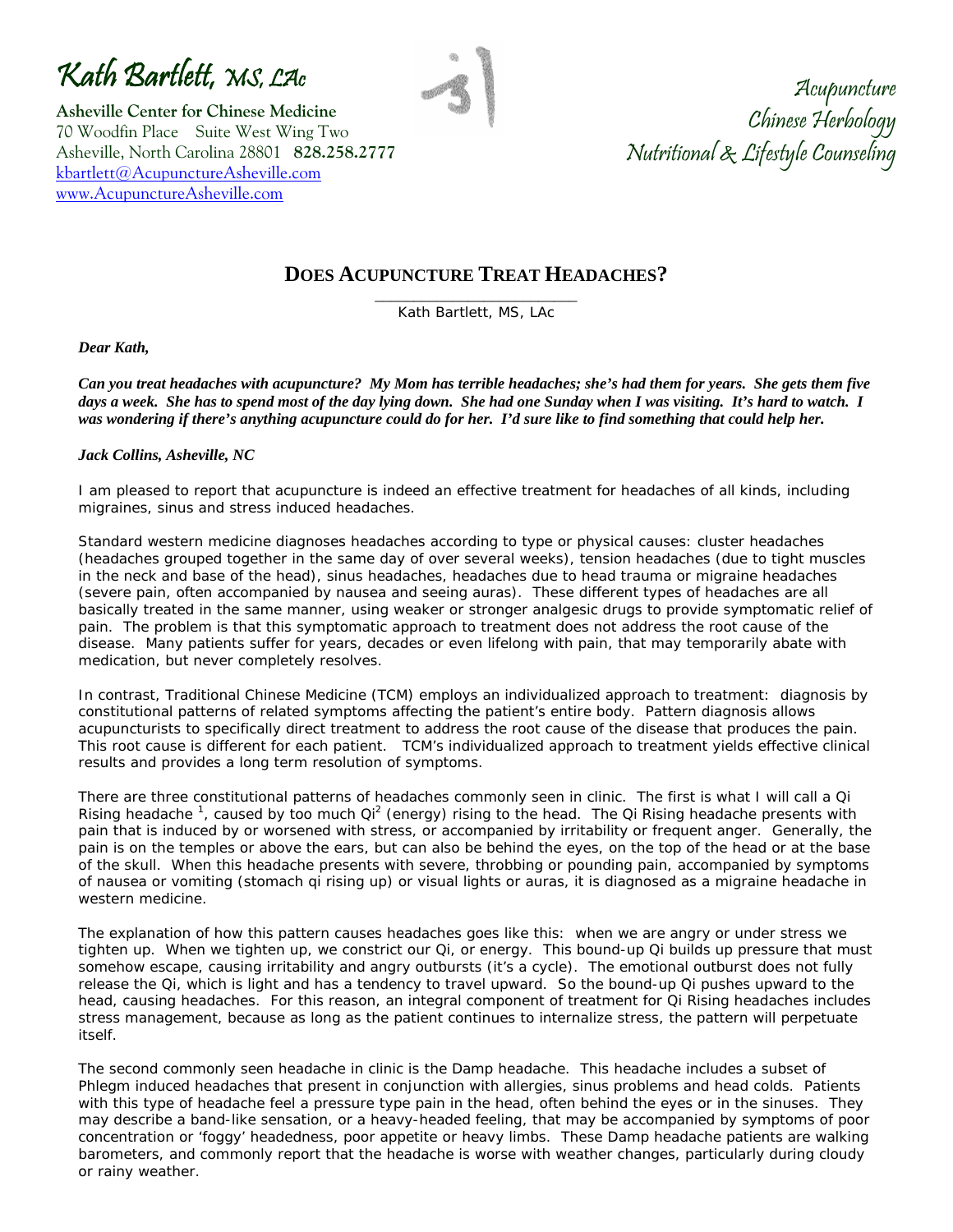In this pattern TCM sees the root issue is poor digestive function, which cannot process fluids properly, causing them to accumulate into phlegm or dampness. The pressure, heaviness and fullness are due to the excess, accumulated fluids in the head, causing pain. Poor appetite indicates weak digestive function. Because an excessive amount of fluids has accumulated, the body has difficulty maintaining homeostasis. Cloudy or rainy weather throws off the delicate balance, and headaches worsen.

The third TCM headache pattern presenting commonly in clinic is the Blood Stagnation headache, due to poor blood circulation. A sharp, stabbing pain in a fixed location characterizes this headache that commonly occurs after a traumatic injury to the head. Women with this type of headache often have painful periods with blood clots. In Chinese medical theory, pain is caused by stagnation of Qi and Blood. In this pattern, it is blood that is not circulating properly and the stagnant blood produces a fixed, sharp or stabbing pain, also described as piercing or shooting pain.

There are many other TCM patterns of headaches that present less commonly (or even rarely) in clinic, so I will leave discussion of those patterns for the textbooks.

As each of these headaches has a different presentation and constitutional pattern, TCM practitioners (acupuncturists) treat each of these headaches differently by using a combination of acupuncture and Chinese herbal formulas. If weak digestion and excess fluids are the problem (Dampness or Phlegm) we use points and herbs to strengthen digestive function and drain excess fluids. Tangerine peel is often used, in combination with other herbs. Moving Qi and blood treats a blood stagnation headache. Acupuncture works with, and effectively moves Qi. Peach seed and safflower are a synergist herbal combination to move blood. To treat a qi rising headache we anchor qi (like sandbags holding down a hot air balloon) to prevent it from rising to the head. Points in the feet are often used, in conjunction with heavy minerals, such as oyster shell.

How effective is Chinese medicine in treating headaches? Several 2005 studies demonstrated decrease in pain and frequency of treatments with acupuncture. In July, 2005 ABC News reported a German study showing that acupuncture

cut the rates of headaches by nearly half in a study of 270 people. "A significant proportion of patients with tension-type headaches benefited from acupuncture," Dr Wolfgang Weidenhammer, from the Center for Complementary Medicine Research at Technische Universitat in Munich, said. "Acupuncture was well tolerated and improvements lasted several months after completion of treatment," he said.<sup>3</sup>

Another 2005 study, at the University of North Carolina, adds to a growing body of clinical research supporting acupuncture's role as a headache therapy. This study of 74 chronic headache sufferers found that those who added a six-week course of acupuncture to their medical treatment reported less pain and better quality of life compared to those who didn't get the therapy. "Adding acupuncture to their treatment clearly improved their situation," said the study's lead author Dr. Remy Coeytaux, an assistant professor in the University of North Carolina at Chapel Hill School of Medicine's department of family medicine.

Results of the study were reported in the October, 2005 issue of the journal Headache, which is published by the American Headache Society. The International Headache Society criteria for chronic tension-type headache are headaches on 15 or more days a month (180 days per year), for at least six months. Seventy-four patients recruited to participate in the study were already receiving treatment in the Headache Clinic at UNC Hospitals. To be eligible for the study, a person had to suffer from headaches at least 15 days a month. However, most participants reported that they had headaches nearly every day.

Results.-Patients who received only medical management did not demonstrate improvement in any of the standardized measures. . . Patients who received acupuncture were 3.7 times more likely (CI, 1.7 to 8.1) to report less suffering from headaches at 6 weeks. . .

Conclusion.-Headache-specialty medical management alone was not associated with improved clinical outcomes among our study population. Supplementing medical management with acupuncture, however, resulted in improvements in health-related QoL [quality of life] and the perception by patients that they suffered less from headaches. (Headache 2005; 45:1113-1123).

Let me demonstrate acupuncture's effectiveness in treating headaches by sharing a dramatic, acupuncture headache case that presented while I was attending acupuncture college. A patient (I'll call her Connie) came into the student clinic, holding a prescription for morphine in her hand. Connie was an attractive, young woman who been suffering from severe migraine headaches, occurring on a daily basis for several years. The doctors did not know what to do for her other than to continue prescribing stronger and stronger painkillers, the standard western medical treatment for headaches. At 20 years of age, Connie now had a prescription for a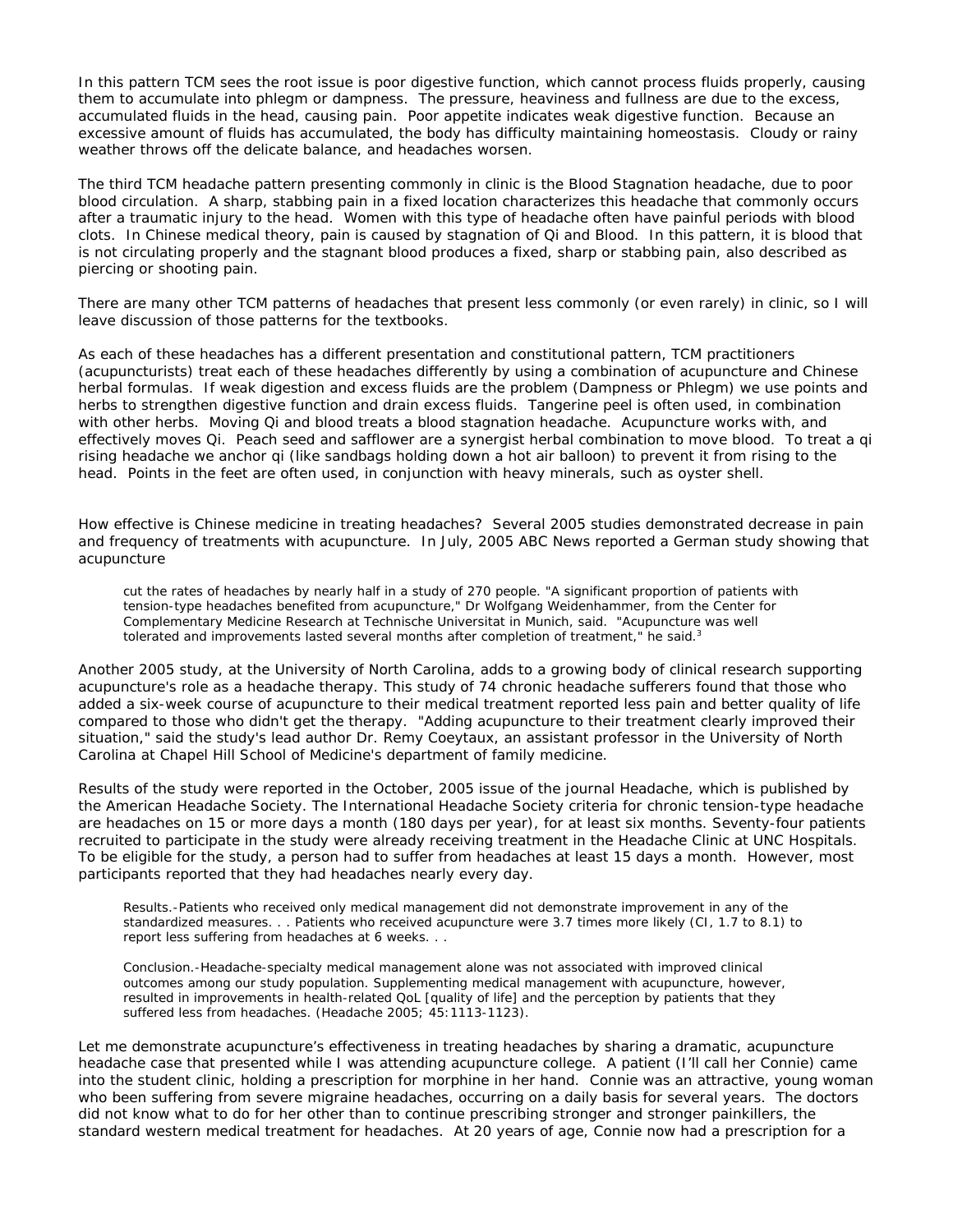mind-altering, highly addictive drug, and not real hope that the headaches would stop. Connie remembered our clinic, and decided to come see if acupuncture could help her before she filled the morphine prescription.

During the initial evaluation, we asked Connie standard, Chinese medical questions about how long she had been having headaches, what seemed to make it better or worse, what type of pain she felt, and where on her head the pain was located, followed by a TCM review of systems to reveal Connie's pattern imbalances. Using this information, we arrived at a TCM diagnosis of her condition, and developed an acupuncture point prescription for her treatment. During the treatment, we inserted two needles and then paused to observe Connie's reaction to acupuncture. After a few minutes Connie began to cry. Concerned, we asked Connie why she was crying. Connie told us that this was the first time in several years that she had felt the pain go away. Connie was shedding tears of relief.

How did the acupuncture stop Connie's pain? Chinese medical theory sees that Qi (energy) moves in vessels, called channels or meridians. Just as we have a blood vessel, nervous and lymphatic system, TCM recognizes a vessel system that qi moves in. The channels begin at the tips of the fingers and toes and travel to the head. Scientists have photographed the meridians which show a color change with infrared photography.<sup>3</sup>

Acupuncturists determine the specific location on the head that the pain is to identify which meridian is affected, and then use local points on the affected channel near the painful area, and include points at the end of the affected meridian, on the arms or legs. When there is pain, there is a blockage in the flow of Qi (energy) on the affected channel. Acupuncturists employ points at the distal ends of meridians to open up and reestablish the smooth flow of qi in the affected meridian. The acupuncture points have specific functions, such as moving qi and Blood, anchoring qi, or regulating fluids. Acupuncture points are selected with regard to function to address the constitutional pattern affecting the patient. In Connie's case, the two needles were inserted on acupuncture points on her foot and ankle, located on the affected meridian.

I have treated many patients with headaches and find that the headaches usually begin to abate within five to seven acupuncture treatments. Often patients notice that pain diminishes during or immediately after the acupuncture treatment. Chronic headaches that have gone on for many years, or severe migraines often take longer to resolve. Given some continued care, I expect that even longstanding, chronic headaches will resolve with acupuncture treatment.

<sup>1</sup> In TCM, this pattern is known as a Liver Yang Rising headache. For simplification, I am naming it Qi Rising as this term is easier for those uninitiated in Chinese medical theory to understand.

<sup>2</sup> Qi (pronounced Qi) is the energy of life, differentiating a living, breathing, animated being from a cold, still corpse. It is Qi that provides warmth and movement for the body so that the hands grasp, legs walk, the organs perform their functions of digestion, elimination, breathing, pumping blood, thinking and reproduction.

<sup>3</sup> Acupuncture Shown to Relieve Tension Headache. July 29, 2005. [www.ABCNews.com](http://www.abcnews.com/)

4 Yin Lo. What are Meridians? Can We See Them? *Acupuncture Today* March 2004; 5(3): 10, 12.

Experienced, Dedicated, Effective

**Kath Bartlett, MS, LAc** is the owner of the Asheville Center for Chinese Medicine. Bartlett practices in a traditional Chinese style incorporating acupuncture, Chinese herbal medicine, Tui Na massage, dietary and lifestyle counseling to treat a wide variety of health problems. Bartlett achieves effective clinical results in pain management, including headaches, neck and back pain, joint pain, fibromyalgia, stomach pain and menstrual pain.

Bartlett relocated to Asheville from San Diego, California. There, she externed at several University of California, San Diego Medical School sites, including the Owen's Clinic for HIV+ at Mercy Hospital. Bartlett earned her Masters of Science degree in Traditional Oriental Medicine from the respected Pacific College of Oriental Medicine, San Diego. She is board certified in Oriental Medicine by the National Certification Commission of Acupuncture and Oriental Medicine (NCCAOM). Bartlett completed advance studies of the classics texts of Chinese medical theory with Dr. Min Fan, formally of Bei Jing University. Bartlett received her Bachelor of Arts degree from UCLA. Bartlett is a member of the Board of Directors of the North Carolina Association of Acupuncture and Oriental Medicine (NCAAOM) and is a member at large of the American Association or Oriental Medicine (AAOM).

For consultations and acupuncture treatments, call Bartlett's Asheville office **828.258.2777**, email: [kbartlett@AcupunctureAsheville.com](mailto:kbartlett@AcupunctureAsheville.com).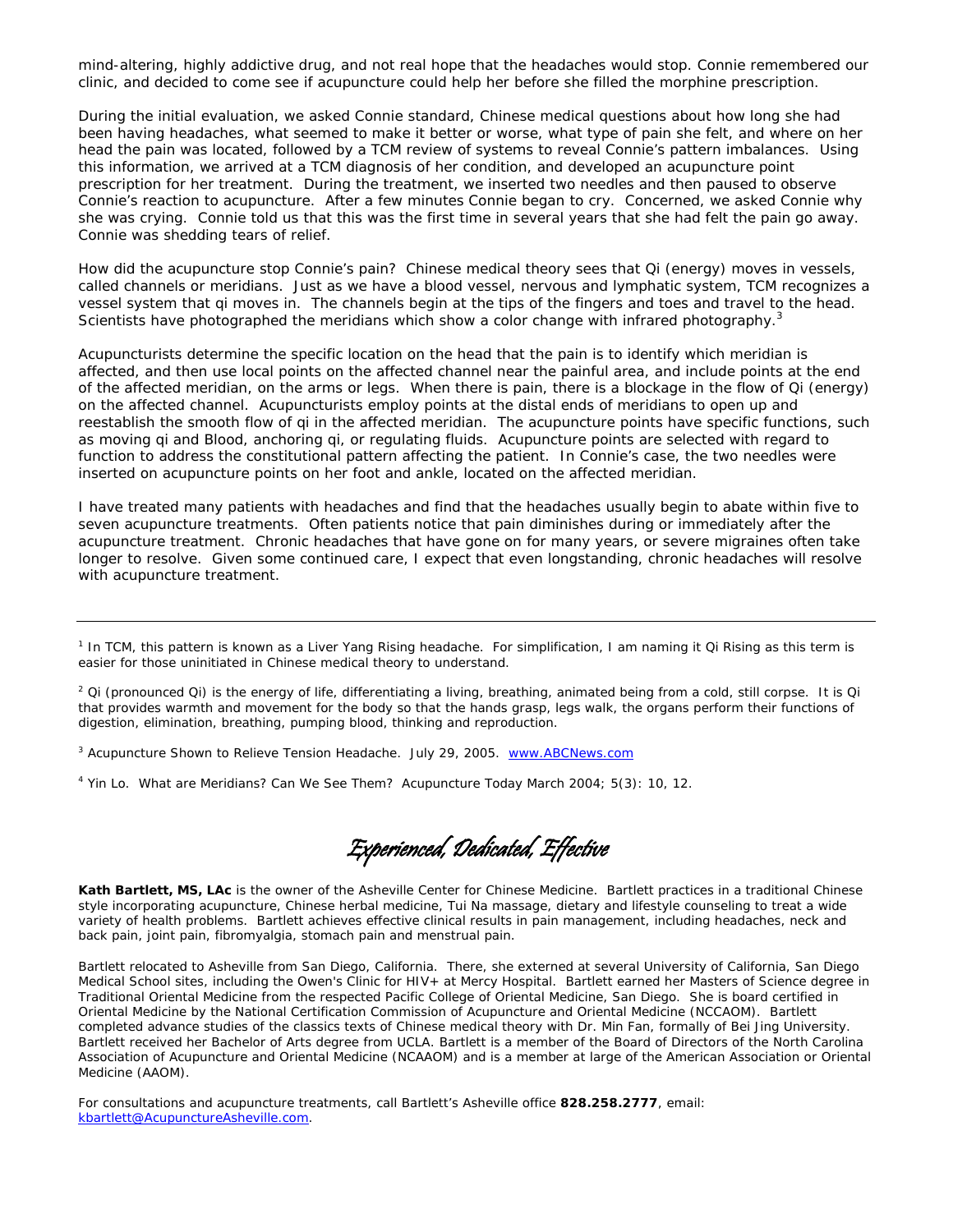### **STUDY SHOWS ACUPUNCTURE CAN TREAT CHRONIC HEADACHES PATIENTS SAY TINY NEEDLES HELPED RELIEVE PAIN**

When it comes to treating headaches, acupuncture may one day be as common a remedy as taking aspirin. In fact, the ancient Chinese treatment is gaining respect in the medical community as a therapy for aching heads. In fact, a new study at the University of North Carolina adds to a growing body of clinical research supporting acupuncture's role as a headache therapy.

The study of more than 70 chronic headache sufferers found that those who added a six-week course of acupuncture to their medical treatment reported less pain and better quality of life compared to those who didn't get the therapy. "Adding acupuncture to their treatment clearly improved their situation," said acupuncture researcher Dr. Remy Coeytaux. Coeytaux said that it is not clear from this study, or others, how much of the improvement is a placebo effect, or even how acupuncture eases chronic headache pain. "There is more to the body than chemistry and anatomy and that there is an energy that is coursing through the body," Coeytaux said.

For patients like Charlotte Langford, that energy responds better to tiny needles than to medicine. Tiny needles in Langford's feet have worked wonders for the throbbing pain in her head. "It's a pounding, like somebody has a hammer and they are beating me in the top of my head," she said. Langford has suffered with chronic headaches since she was a child and acupuncture is the only treatment that has helped, she said. "I know that it has saved my life, and it really has," she said.

Researchers note that the acupuncture results could have a major impact on the treatment of chronic headaches, noting that medicine is often not effective for people who suffer with this type of head pain. In some cases, medicine can actually make the headaches worse, which is called the "rebound effect."

It is estimated that 4 to 7 percent of Americans suffer with chronic headaches. Researchers said they plan to conduct a larger study in an effort to measure the possible placebo effect.

#### Initial Study Details

Results of the study are reported in the October issue of the journal Headache, which is published by the American Headache Society. The study's lead author is Coeytaux, an assistant professor in the University of North Carolina at Chapel Hill School of Medicine's department of family medicine. The International Headache Society criteria for chronic tension-type headache are headaches on 15 or more days a month (180 days per year), for at least six months. Seventy-four patients who were already receiving treatment in the Headache Clinic at UNC Hospitals were recruited to participate in the study. To be eligible for the study, a person had to suffer from headaches at least 15 days a month. However, most participants reported that they had headaches nearly every day.

One group of patients in the study continued to receive standard medical care, while a second group was randomly assigned to receive standard medical care, in addition to a course of 10 acupuncture treatments during a six-week period. The acupuncture treatments were administered by UNC's Dr. Wunian Chen, an instructor in the department of family medicine who was trained in China in the use of traditional Chinese acupuncture. These treatments took place in the General Clinical Research Center at UNC Hospitals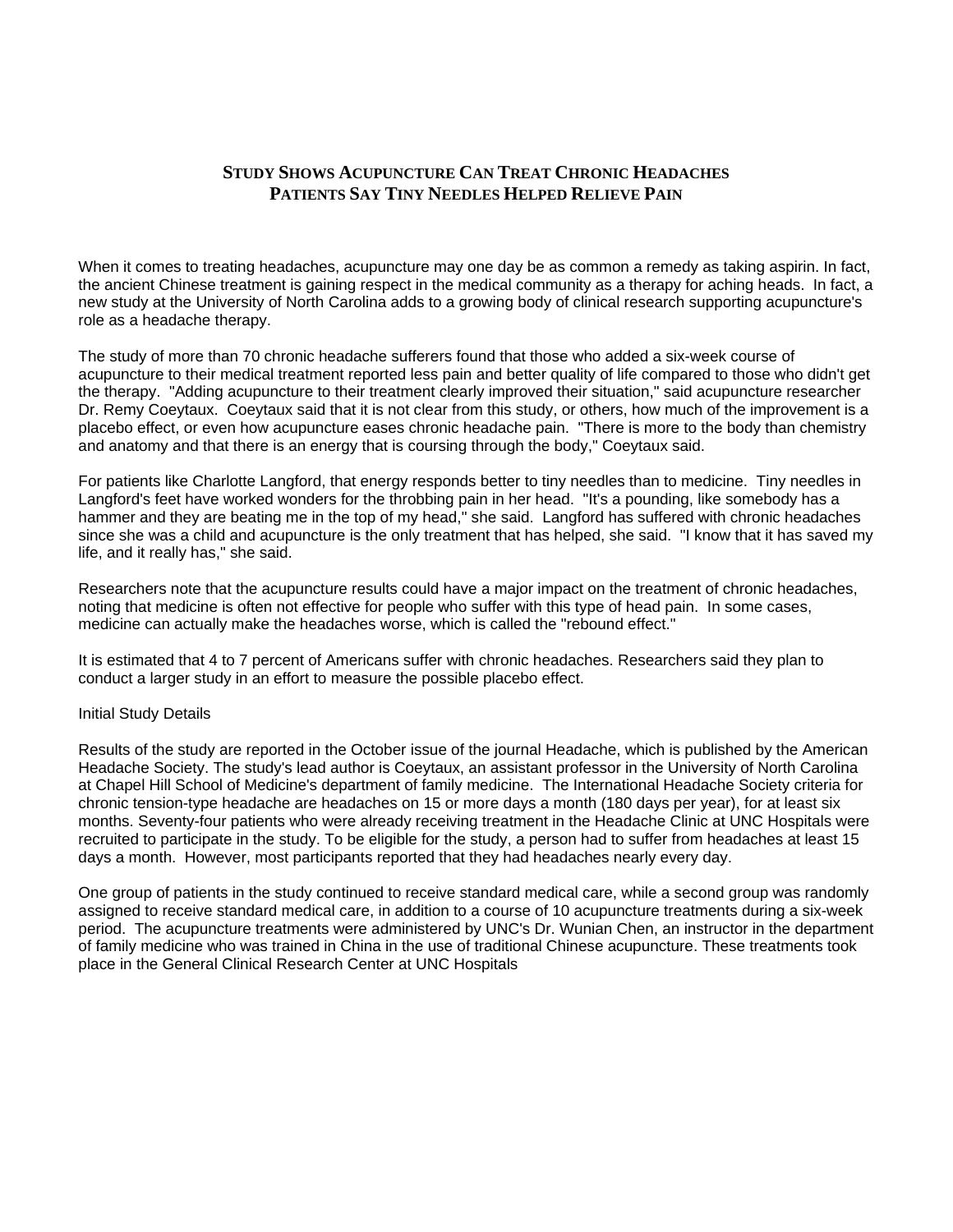## **A randomized, controlled trial of acupuncture for chronic daily headache**

[Coeytaux RR](http://www.ncbi.nlm.nih.gov/entrez/query.fcgi?db=pubmed&cmd=Search&term=%22Coeytaux+RR%22%5BAuthor%5D), [Kaufman JS](http://www.ncbi.nlm.nih.gov/entrez/query.fcgi?db=pubmed&cmd=Search&term=%22Kaufman+JS%22%5BAuthor%5D), [Kaptchuk TJ,](http://www.ncbi.nlm.nih.gov/entrez/query.fcgi?db=pubmed&cmd=Search&term=%22Kaptchuk+TJ%22%5BAuthor%5D) [Chen W,](http://www.ncbi.nlm.nih.gov/entrez/query.fcgi?db=pubmed&cmd=Search&term=%22Chen+W%22%5BAuthor%5D) [Miller WC](http://www.ncbi.nlm.nih.gov/entrez/query.fcgi?db=pubmed&cmd=Search&term=%22Miller+WC%22%5BAuthor%5D), [Cal lahan LF,](http://www.ncbi.nlm.nih.gov/entrez/query.fcgi?db=pubmed&cmd=Search&term=%22Callahan+LF%22%5BAuthor%5D) [Mann JD.](http://www.ncbi.nlm.nih.gov/entrez/query.fcgi?db=pubmed&cmd=Search&term=%22Mann+JD%22%5BAuthor%5D)

Background.-Approximately 4% of adults experience headaches nearly every day. Nonpharmacologic interventions for frequent headaches may be appropriate because medical management alone is often ineffective.

Objective.-To assess the efficacy of acupuncture as an adjunct to medical management for chronic daily headache (CDH).

Methods.-We conducted a randomized, controlled trial of 74 patients with CDH that compared medical management provided by neurologists to medical management plus 10 acupuncture treatments. Primary outcome measures were daily pain severity and headache-related quality of life (QoL).

Results.-Patients who received only medical management did not demonstrate improvement in any of the standardized measures. Daily pain severity scores trended downward but did not differ between treatment groups (P= .60). Relative to medical management only, medical management plus acupuncture was associated with an improvement of 3.0 points (95% CI, 1.0 to 4.9) on the Headache Impact Test and an increase of 8 or more points on the role limitations due to physical problems, social functioning, and general mental health domains of the Short Form 36 Health Survey. Patients who received acupuncture were 3.7 times more likely (CI, 1.7 to 8.1) to report less suffering from headaches at 6 weeks (absolute risk reduction 46%; number needed to treat 2).

Conclusion.-Headache-specialty medical management alone was not associated with improved clinical outcomes among our study population. Supplementing medical management with acupuncture, however, resulted in improvements in health-related QoL and the perception by patients that they suffered less from headaches. (Headache 2005;45:1113-1123).

PMID: 16178942 [Pub Med - in process]

Headache: The Journal of Head and Face Pain Volume 45 Issue 9 Page 1113 - October 2005

## **Acupuncture Helps Chronic Headache Sufferers-Study** \_\_\_\_\_\_\_\_\_\_\_\_\_\_\_\_\_\_\_\_\_\_\_\_\_\_\_\_\_\_\_\_

by Patricia Reaney

LONDON (Reuters) - Acupuncture is a useful, cost-effective treatment for patients who suffer from chronic headaches or migraine, American researchers said on Monday.

In one of the largest randomized studies to assess the effectiveness of the ancient Chinese treatment, scientists found it worked better than just conventional treatments alone. "People using acupuncture had fewer headaches, less severe headaches and they used less health resources over the course of the following year," Dr Andrew Vickers, of Memorial Sloan-Kettering Cancer Center in New York, said in an interview. The scientists compared acupuncture plus standard treatment to normal therapy alone in 401 patients in England and Wales who suffered from headaches several days each week. Their research is published online by the British Medical Journal.